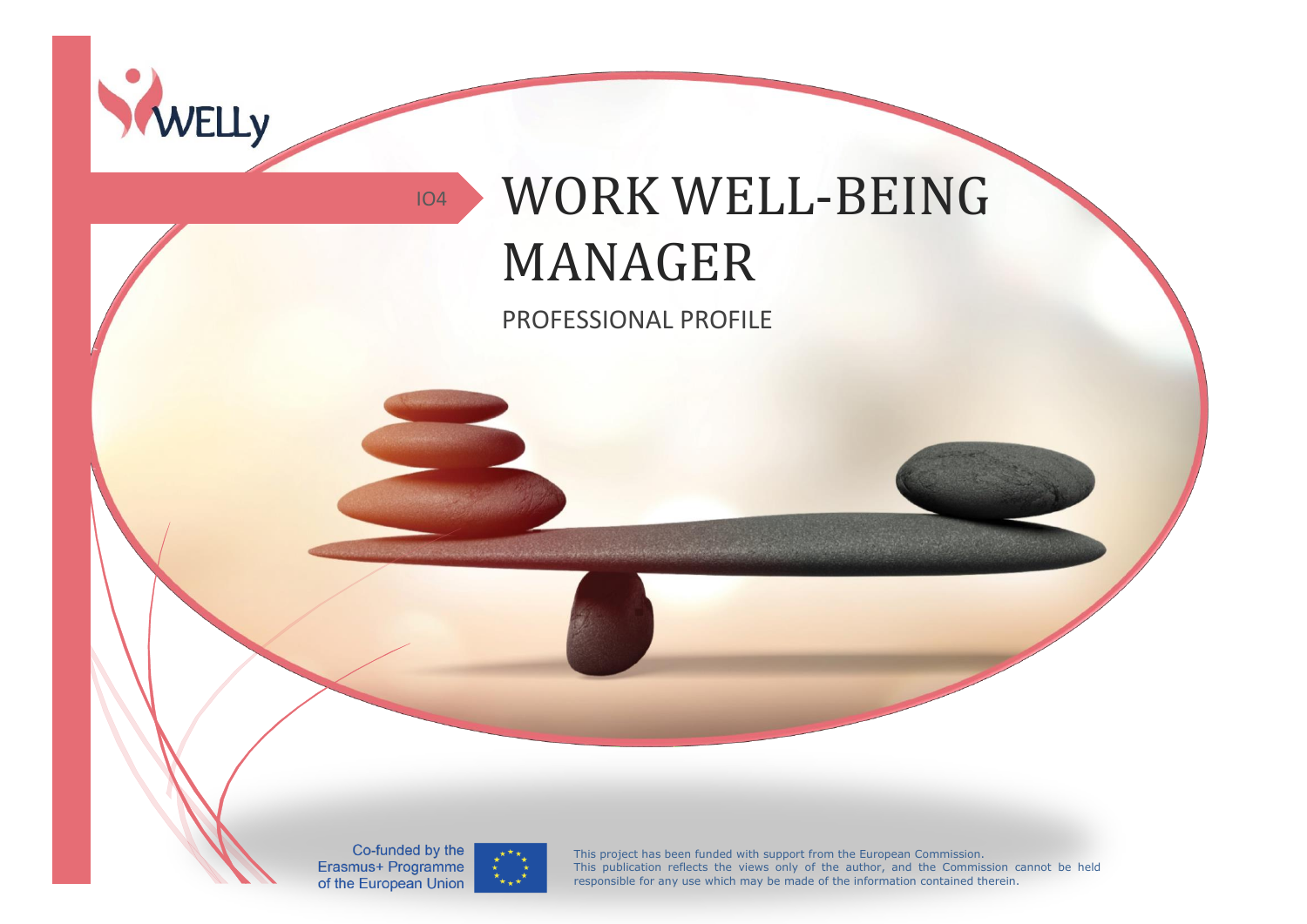

| <b>WWM PROFESSIONAL PROFILE</b>                                                                                                                                                           |                                                                                                                                                                                                                                  |                                                                                                                                                                                                                                                                                                                                                               |                                                                                                                                                                                                                                                                                                                                                                                                                                                                                                    |                                                                                                                                                                             |
|-------------------------------------------------------------------------------------------------------------------------------------------------------------------------------------------|----------------------------------------------------------------------------------------------------------------------------------------------------------------------------------------------------------------------------------|---------------------------------------------------------------------------------------------------------------------------------------------------------------------------------------------------------------------------------------------------------------------------------------------------------------------------------------------------------------|----------------------------------------------------------------------------------------------------------------------------------------------------------------------------------------------------------------------------------------------------------------------------------------------------------------------------------------------------------------------------------------------------------------------------------------------------------------------------------------------------|-----------------------------------------------------------------------------------------------------------------------------------------------------------------------------|
| <b>COMPETENCY</b>                                                                                                                                                                         |                                                                                                                                                                                                                                  | PROFESSIONAL PROFILE RELEVANCE                                                                                                                                                                                                                                                                                                                                | <b>WEIGHT</b>                                                                                                                                                                                                                                                                                                                                                                                                                                                                                      |                                                                                                                                                                             |
| <b>C1-COMMUNICATION</b>                                                                                                                                                                   |                                                                                                                                                                                                                                  | <b>EXTREME</b>                                                                                                                                                                                                                                                                                                                                                | 15%                                                                                                                                                                                                                                                                                                                                                                                                                                                                                                |                                                                                                                                                                             |
| <b>LEARNING OUTCOME</b>                                                                                                                                                                   |                                                                                                                                                                                                                                  | <b>ELEMENTS</b>                                                                                                                                                                                                                                                                                                                                               |                                                                                                                                                                                                                                                                                                                                                                                                                                                                                                    | <b>TASKS</b>                                                                                                                                                                |
|                                                                                                                                                                                           | <b>KNOWLEDGE</b>                                                                                                                                                                                                                 | <b>SKILLS</b>                                                                                                                                                                                                                                                                                                                                                 | <b>COMPETENCE</b>                                                                                                                                                                                                                                                                                                                                                                                                                                                                                  |                                                                                                                                                                             |
| Develop effective<br>LO1 -<br>written<br>and<br>oral<br>communication skills, use the<br>available tools in order to<br>promote, implement and<br>monitor well-being in the<br>workplace. | <b>LEADERSHIP &amp; ORGANIZATION AREAS</b><br>The Learner knows and understands:<br>· Specific theories, models, tools, and<br>methods of communication (verbal,<br>written and non-verbal);<br>• The 4 Levels of Communication. | <b>INDIVIDUAL SKILLS</b><br>The Learner is able to:<br>. Interpret and analyze a comprehensive<br>range of cognitive and<br>practical<br>communication skills;<br>· Establish<br>effective<br>working<br>relationships;<br>Apply clear assertive communication to<br>other members of the organization in<br>order to promote well-being in the<br>workplace. | <b>SOCIAL COMPETENCES</b><br>The Learner:<br>. Manages the 4 levels of communication by:<br>respecting all the operational information necessary<br>to support the company's production and<br>decisionmaking processes;<br>respecting information related to the company as a<br>whole:<br>acknowledging communication subjects;<br>creating moments of exchange and vertical and<br>horizontal dialogue;<br>collaborating with organisational leadership in the<br>development of communication. | PT10 - Being responsible<br>for well-being related<br>internal and external<br>communications.<br>PT3 - Develop good<br>relationships with other<br>managers and all staff. |
|                                                                                                                                                                                           |                                                                                                                                                                                                                                  | <b>PERFORMANCE CRITERIA</b>                                                                                                                                                                                                                                                                                                                                   |                                                                                                                                                                                                                                                                                                                                                                                                                                                                                                    |                                                                                                                                                                             |
|                                                                                                                                                                                           | Respecting communication styles;<br>$\bullet$                                                                                                                                                                                    |                                                                                                                                                                                                                                                                                                                                                               |                                                                                                                                                                                                                                                                                                                                                                                                                                                                                                    |                                                                                                                                                                             |
|                                                                                                                                                                                           | Applying the 4 levels of communication;<br>$\bullet$                                                                                                                                                                             |                                                                                                                                                                                                                                                                                                                                                               |                                                                                                                                                                                                                                                                                                                                                                                                                                                                                                    |                                                                                                                                                                             |
|                                                                                                                                                                                           | • Taking into account effective working relationships.                                                                                                                                                                           |                                                                                                                                                                                                                                                                                                                                                               |                                                                                                                                                                                                                                                                                                                                                                                                                                                                                                    |                                                                                                                                                                             |
| <b>LEARNING OUTCOME</b>                                                                                                                                                                   |                                                                                                                                                                                                                                  | <b>ELEMENTS</b>                                                                                                                                                                                                                                                                                                                                               |                                                                                                                                                                                                                                                                                                                                                                                                                                                                                                    |                                                                                                                                                                             |
|                                                                                                                                                                                           | <b>KNOWLEDGE</b>                                                                                                                                                                                                                 | <b>SKILLS</b>                                                                                                                                                                                                                                                                                                                                                 | <b>COMPETENCE</b>                                                                                                                                                                                                                                                                                                                                                                                                                                                                                  |                                                                                                                                                                             |
|                                                                                                                                                                                           | <b>LEADERSHIP &amp; ORGANIZATION AREAS</b>                                                                                                                                                                                       | <b>INDIVIDUAL SKILLS</b>                                                                                                                                                                                                                                                                                                                                      | <b>SOCIAL COMPETENCES</b>                                                                                                                                                                                                                                                                                                                                                                                                                                                                          |                                                                                                                                                                             |
| LO2 - Present and evaluate<br>communication messages and<br>processes related to well-<br>being management within the<br>organisation.                                                    | The Learner knows and understands:<br>. How to evaluate communication<br>messages and processes related to<br>well-being management.                                                                                             | The Learner is able to:<br>. Interpret and analyze documents<br>related to well-being management;<br>. Analyze the well-being plan;<br>Select and apply organizational/well-<br>being procedures.                                                                                                                                                             | <b>The Learner</b><br>. Prepares the well-being plan by:<br>showing the ability to take initiatives;<br>respecting the defined procedures;<br>being proactive in solving problems and unforeseen<br>$\sim$<br>events;<br>communicating with employees in a manner that<br>enhances affiliation with the organisation;<br>defending respectful communication in all<br>interactions between the employer and employees.                                                                             |                                                                                                                                                                             |

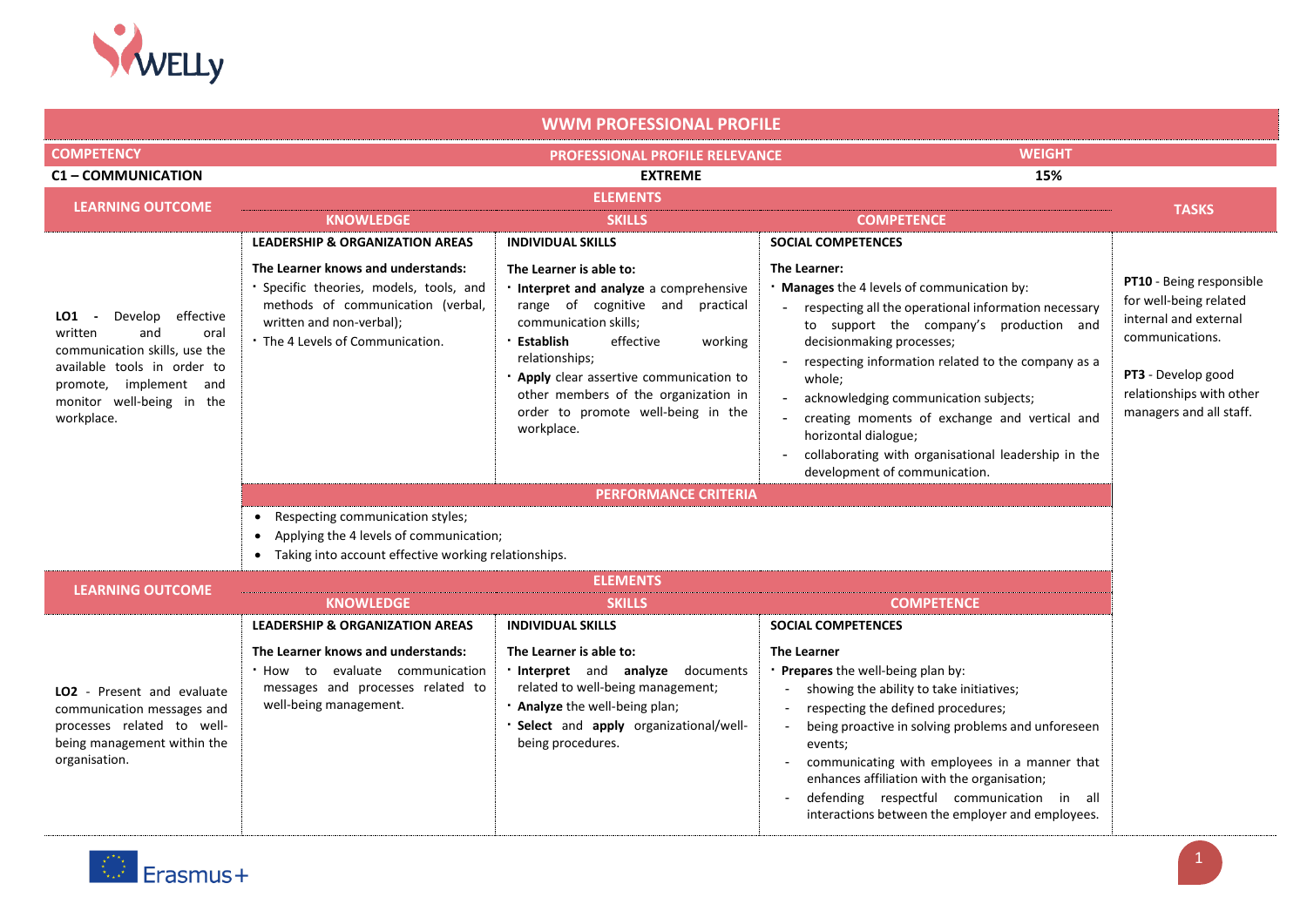

|                                                                                                                                                                                   |                                                                                                                                                                                                                                                                                                                                                                   | <b>PERFORMANCE CRITERIA</b>                                                                                                                                                                                                                   |                                                                                                                                                                                                                                                                                                             |  |
|-----------------------------------------------------------------------------------------------------------------------------------------------------------------------------------|-------------------------------------------------------------------------------------------------------------------------------------------------------------------------------------------------------------------------------------------------------------------------------------------------------------------------------------------------------------------|-----------------------------------------------------------------------------------------------------------------------------------------------------------------------------------------------------------------------------------------------|-------------------------------------------------------------------------------------------------------------------------------------------------------------------------------------------------------------------------------------------------------------------------------------------------------------|--|
|                                                                                                                                                                                   | Choosing appropriate communication techniques;<br>$\bullet$<br>Managing well-being procedures;<br>Applying well-being standards.<br>$\bullet$                                                                                                                                                                                                                     |                                                                                                                                                                                                                                               |                                                                                                                                                                                                                                                                                                             |  |
| <b>LEARNING OUTCOME</b>                                                                                                                                                           |                                                                                                                                                                                                                                                                                                                                                                   | <b>ELEMENTS</b>                                                                                                                                                                                                                               |                                                                                                                                                                                                                                                                                                             |  |
|                                                                                                                                                                                   | <b>KNOWLEDGE</b>                                                                                                                                                                                                                                                                                                                                                  | <b>SKILLS</b>                                                                                                                                                                                                                                 | <b>COMPETENCE</b>                                                                                                                                                                                                                                                                                           |  |
|                                                                                                                                                                                   | <b>LEADERSHIP &amp; ORGANIZATION AREAS</b>                                                                                                                                                                                                                                                                                                                        | <b>INDIVIDUAL SKILLS</b>                                                                                                                                                                                                                      | <b>SOCIAL COMPETENCES</b>                                                                                                                                                                                                                                                                                   |  |
| LO <sub>3</sub><br>Facilitate<br>and<br><b>HR</b><br>the<br>communicate<br>of<br>the<br>component<br>organisation's business plan<br>related with well-being in the<br>workplace. | The Learner knows and understands:<br>. How to manage communication and<br>interpersonal relationships within the<br>work environment;<br>• The HR component of the organization's<br>business plans related to well-being in<br>the workplace.                                                                                                                   | The Learner is able to:<br>. Interpret the HR component of the<br>organization's business plan related to<br>well-being in the workplace;<br>interpersonal/<br><b>Apply</b><br>assertive/<br>effective communication.<br>PERFORMANCE CRITERIA | <b>The Learner</b><br><b>Facilitates</b> and <b>communicates</b> the HR component of the<br>organization's business plan related to well-being by:<br>- selecting communication media based on the<br>likelihood of the message being received and<br>understood;<br>- measuring communication effectively. |  |
|                                                                                                                                                                                   | Managing communication and interpersonal relationships within the work environment;<br>٠<br>Respecting the HR component of the organizations's business plans related to well-being;<br>Applying interpersonal/assertive/effective communication;<br>Facilitating and communicating the HR component of the organizations's business plans related to well-being. |                                                                                                                                                                                                                                               |                                                                                                                                                                                                                                                                                                             |  |
| <b>EVIDENCE</b>                                                                                                                                                                   |                                                                                                                                                                                                                                                                                                                                                                   |                                                                                                                                                                                                                                               |                                                                                                                                                                                                                                                                                                             |  |
| Answering exam question no. 3 correctly (unit 4)                                                                                                                                  |                                                                                                                                                                                                                                                                                                                                                                   |                                                                                                                                                                                                                                               |                                                                                                                                                                                                                                                                                                             |  |
| Answering exam question no. 4 correctly (unit 4)                                                                                                                                  |                                                                                                                                                                                                                                                                                                                                                                   |                                                                                                                                                                                                                                               |                                                                                                                                                                                                                                                                                                             |  |

• Establishing assertiveness as WWM (within the Portfolio Task – Module 4)

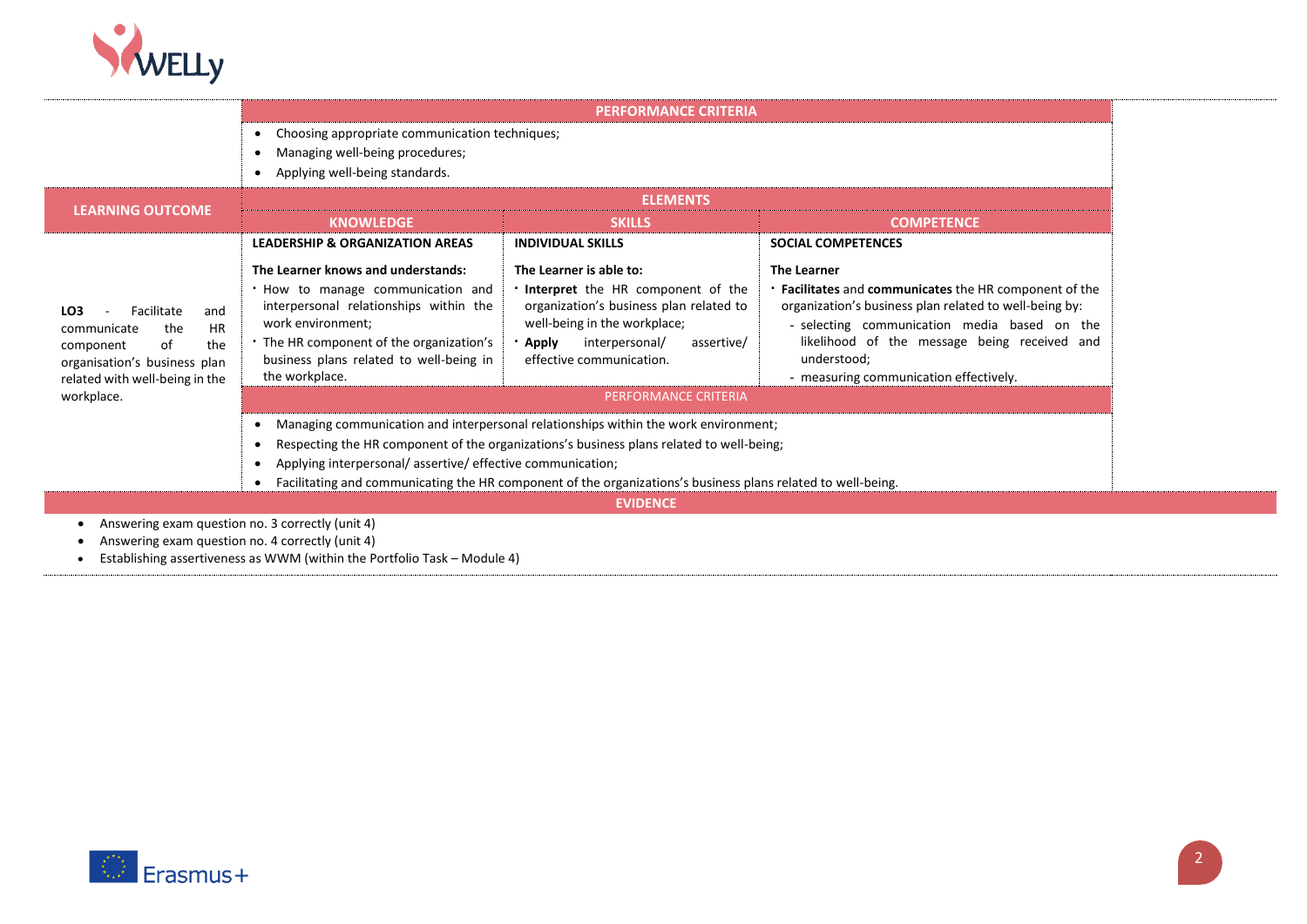

| <b>COMPETENCY</b>                                                                                                                       |                                                                                                                                                                                                                                                                                                                                                                                                                                                                                      | <b>PROFESSIONAL PROFILE RELEVANCE</b>                                                                                                                                                                                                                                                                                                                               | <b>WEIGHT</b>                                                                                                                                                                                                                                                                                  |                                                                           |
|-----------------------------------------------------------------------------------------------------------------------------------------|--------------------------------------------------------------------------------------------------------------------------------------------------------------------------------------------------------------------------------------------------------------------------------------------------------------------------------------------------------------------------------------------------------------------------------------------------------------------------------------|---------------------------------------------------------------------------------------------------------------------------------------------------------------------------------------------------------------------------------------------------------------------------------------------------------------------------------------------------------------------|------------------------------------------------------------------------------------------------------------------------------------------------------------------------------------------------------------------------------------------------------------------------------------------------|---------------------------------------------------------------------------|
| <b>C2 - ANLYTICAL AND CRITICAL THINKING</b>                                                                                             |                                                                                                                                                                                                                                                                                                                                                                                                                                                                                      | 5%<br><b>MEDIUM-LOW</b>                                                                                                                                                                                                                                                                                                                                             |                                                                                                                                                                                                                                                                                                |                                                                           |
| <b>LEARNING OUTCOME</b><br><b>KNOWLEDGE</b>                                                                                             |                                                                                                                                                                                                                                                                                                                                                                                                                                                                                      | <b>ELEMENTS</b><br><b>SKILLS</b>                                                                                                                                                                                                                                                                                                                                    | <b>COMPETENCE</b>                                                                                                                                                                                                                                                                              | <b>TASKS</b>                                                              |
|                                                                                                                                         | <b>MANAGEMENT AREA</b>                                                                                                                                                                                                                                                                                                                                                                                                                                                               | <b>INDIVIDUAL SKILLS</b>                                                                                                                                                                                                                                                                                                                                            | <b>PROFESSIONAL COMPETENCES</b>                                                                                                                                                                                                                                                                |                                                                           |
| LO4 - Problem-solve human<br>resource challenges: being<br>able to analyse and solve daily<br>problems related to well-<br>being of HR. | The Learner knows and understands:<br>• The principles and methods of analytical<br>and critical Thinking.;<br>Differences between analytical and<br>critical thinking;<br>. Which are the analytical/critical thinking<br>skills and how to develop them.<br>Applying the principles and methods of analytical and critical thinking;<br>Applying strategic decision-making and managing organisational operations;<br>$\bullet$<br>Analysing problems and challenges;<br>$\bullet$ | The Learner is able to:<br><b>· Apply</b> strategic decision-making and <b>manage</b><br>organizational operations.<br><b>Analyse</b> problems and<br>challenges<br>with<br>perceptiveness and insight.<br>Apply flexible and innovative thinking;<br>. Identify the various parts or facets of a problem<br>and their relationship.<br><b>PERFORMANCE CRITERIA</b> | The Learner:<br><b>Solves</b> day to day problems with HR<br>programs and initiatives:<br>. Manages key issues, presenting problems<br>and opportunities<br>• Develops effective solutions and strategies;<br><b>Analyses</b> situations effectively to make<br>sound judgments and decisions. | PT3 - Develop good<br>relationships with other<br>managers and all staff. |
|                                                                                                                                         | Applying flexible and innovative thinking;<br>$\bullet$<br>Solving daily problems;<br>$\bullet$                                                                                                                                                                                                                                                                                                                                                                                      |                                                                                                                                                                                                                                                                                                                                                                     |                                                                                                                                                                                                                                                                                                |                                                                           |
|                                                                                                                                         | Managing key issues and developing effective solutions.<br>$\bullet$                                                                                                                                                                                                                                                                                                                                                                                                                 |                                                                                                                                                                                                                                                                                                                                                                     |                                                                                                                                                                                                                                                                                                |                                                                           |
| <b>EVIDENCE</b>                                                                                                                         |                                                                                                                                                                                                                                                                                                                                                                                                                                                                                      |                                                                                                                                                                                                                                                                                                                                                                     |                                                                                                                                                                                                                                                                                                |                                                                           |
| Answering exam question no. 5 correctly (unit 4)<br>Apsusting ovem question no E correctly (unit A)                                     |                                                                                                                                                                                                                                                                                                                                                                                                                                                                                      |                                                                                                                                                                                                                                                                                                                                                                     |                                                                                                                                                                                                                                                                                                |                                                                           |

• Answering exam question no. 6 correctly (unit 4)

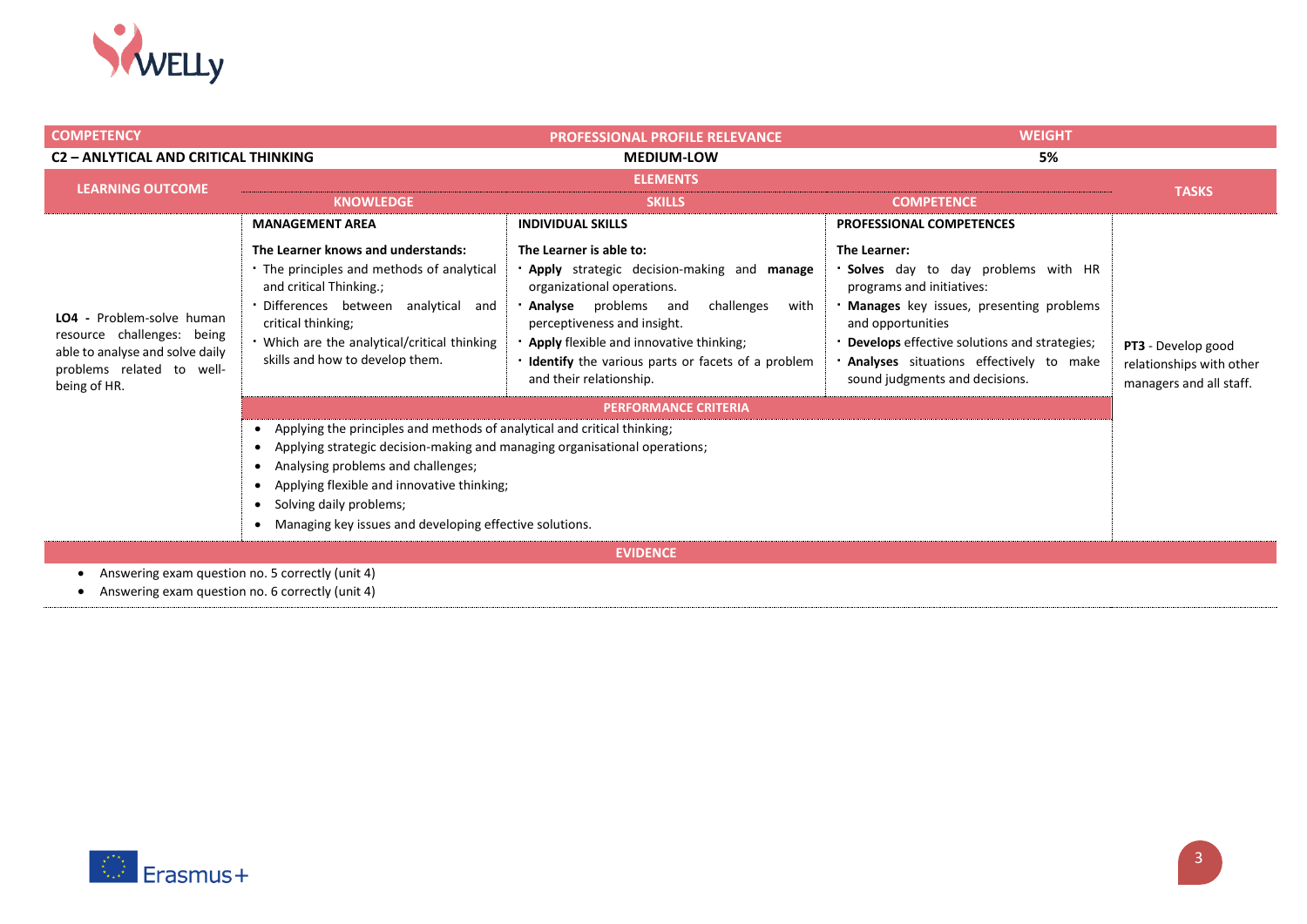

| <b>COMPETENCY</b>                                                                                                                                                                                 |                                                                                                                                                                                                                                                                                                                                                                                                                                                                                                                                                                                                                                                                                                                                                                                                   | <b>PROFESSIONAL PROFILE RELEVANCE</b>                                                                                                                                                                                                                                                                                                                                                                                                                                                                                                                                                                                                                                                                                                                                                                                                                                                                                                                                                                                                                                                                                                                                   | <b>WEIGHT</b>                                                                                                                                                                                                                                                                                                                                                                                                                                                                                                                                                                                                                                                                                                                                                                                                                                                                                  |                                                                           |
|---------------------------------------------------------------------------------------------------------------------------------------------------------------------------------------------------|---------------------------------------------------------------------------------------------------------------------------------------------------------------------------------------------------------------------------------------------------------------------------------------------------------------------------------------------------------------------------------------------------------------------------------------------------------------------------------------------------------------------------------------------------------------------------------------------------------------------------------------------------------------------------------------------------------------------------------------------------------------------------------------------------|-------------------------------------------------------------------------------------------------------------------------------------------------------------------------------------------------------------------------------------------------------------------------------------------------------------------------------------------------------------------------------------------------------------------------------------------------------------------------------------------------------------------------------------------------------------------------------------------------------------------------------------------------------------------------------------------------------------------------------------------------------------------------------------------------------------------------------------------------------------------------------------------------------------------------------------------------------------------------------------------------------------------------------------------------------------------------------------------------------------------------------------------------------------------------|------------------------------------------------------------------------------------------------------------------------------------------------------------------------------------------------------------------------------------------------------------------------------------------------------------------------------------------------------------------------------------------------------------------------------------------------------------------------------------------------------------------------------------------------------------------------------------------------------------------------------------------------------------------------------------------------------------------------------------------------------------------------------------------------------------------------------------------------------------------------------------------------|---------------------------------------------------------------------------|
|                                                                                                                                                                                                   | C3 - RELATIONSHIP BUILDING AND EMOTIONAL INTELLIGENCE                                                                                                                                                                                                                                                                                                                                                                                                                                                                                                                                                                                                                                                                                                                                             | <b>EXTREME</b>                                                                                                                                                                                                                                                                                                                                                                                                                                                                                                                                                                                                                                                                                                                                                                                                                                                                                                                                                                                                                                                                                                                                                          | 15%                                                                                                                                                                                                                                                                                                                                                                                                                                                                                                                                                                                                                                                                                                                                                                                                                                                                                            |                                                                           |
| <b>LEARNING OUTCOME</b>                                                                                                                                                                           |                                                                                                                                                                                                                                                                                                                                                                                                                                                                                                                                                                                                                                                                                                                                                                                                   | <b>ELEMENTS</b>                                                                                                                                                                                                                                                                                                                                                                                                                                                                                                                                                                                                                                                                                                                                                                                                                                                                                                                                                                                                                                                                                                                                                         |                                                                                                                                                                                                                                                                                                                                                                                                                                                                                                                                                                                                                                                                                                                                                                                                                                                                                                |                                                                           |
|                                                                                                                                                                                                   | <b>KNOWLEDGE</b>                                                                                                                                                                                                                                                                                                                                                                                                                                                                                                                                                                                                                                                                                                                                                                                  | <b>SKILLS</b>                                                                                                                                                                                                                                                                                                                                                                                                                                                                                                                                                                                                                                                                                                                                                                                                                                                                                                                                                                                                                                                                                                                                                           | <b>COMPETENCE</b>                                                                                                                                                                                                                                                                                                                                                                                                                                                                                                                                                                                                                                                                                                                                                                                                                                                                              | <b>TASKS</b>                                                              |
| $LO5$ – Define and implement<br>strategies and methods to<br>build and maintain positive<br>relations and<br>employee<br>stimulate team working, also<br>making use of emotional<br>intelligence. | <b>ORGANIZATION</b><br>AND MANAGEMENT<br><b>AREA</b><br>The Learner knows and understands:<br>. How to create strong work relationships<br>with managers and employees and also<br>between them;<br>. The importance of developing trust and<br>active, genuine, and positive involvement<br>in relationships;<br>. How to create effective Employee<br><b>Engagement Programmes;</b><br>. How to promote Teamwork and provide<br>Team Building opportunities;<br><b>OCCUPATIONAL</b><br><b>AND</b><br><b>HEALTH</b><br><b>PSYCHOLOGY AREAS</b><br>The Learner knows and understands:<br>· Emotional intelligence and why it is<br>important in the workplace;<br>. How to train/improve it in the<br>workplacwe and transfer it to employees.<br>$\bullet$<br>• Applying emotional intelligence. | <b>ORGANIZATION AND TEAM SKILLS</b><br>ETHICAL BEHAVIOUR AND PROFESSIONALISM<br>The Learner is able to:<br>• Act honestly, with integrity, credulity, loyalty, self-<br>confidence, and independence;<br>• Cope with ambiguity, conflcts of interest, and the<br>need to protect the public interest;<br><b>RELATIONSHIP MANAGEMENT</b><br>The Learner is able to:<br><b>Establish effective work relationships;</b><br>. Work productively with others.<br>STRATEGIC AND ORGANISATIONAL LEADERSHIP<br>The Learner is able to:<br>· Appy organisational empowerment;<br>· Manage groups and teamwork;<br>· Demonstrate competence in goal setting, planning<br>organisation, collaboration,<br>and<br>process<br>management, empathy, flexibility, respond to<br>feedback,<br>and<br>conflict<br>management,<br>persuasiveness;<br>· Interprete the emotional state of him/herself and<br>others;<br>· Make effective use of this information to guide<br>behaviour;<br>Engage, motivate, self-reflect and behaviour<br>control.<br><b>PERFORMANCE CRITERIA</b><br>Applying strategies and methods to build and maintain positive relationships and stimulate teamwork; | PROFESSIONAL SOCIAL<br>AND PERSONAL<br><b>COMPETENCES</b><br>The Learner:<br>Builds productive relationships, both inside<br>and outside the organisation.<br>Creates and maintains an effective working<br>relationship with the employees in order to<br>help them reach their professional and<br>organizational goals.<br>Provides employees with information on<br>benefits of team working.<br>Develops and implements team-building<br>events and opportunities<br>for the<br>organisation.<br>Being able to know when an emotional state<br>is influencing the behaviour of self or others.<br>Delays making decisions or taking actions<br>when emotions are having particular<br>influence.<br>Identifies emotional states in self and others<br>accurately.<br>Uses knowledge of emotional states to<br>effectively and ethically guide decisions that<br>benefit the organisation. | PT3 - Develop good<br>relationships with other<br>managers and all staff. |

**EVIDENCE**

• Answering exam question no. 7 correctly (unit 4)

• Answering exam question no. 8 correctly (unit 4)

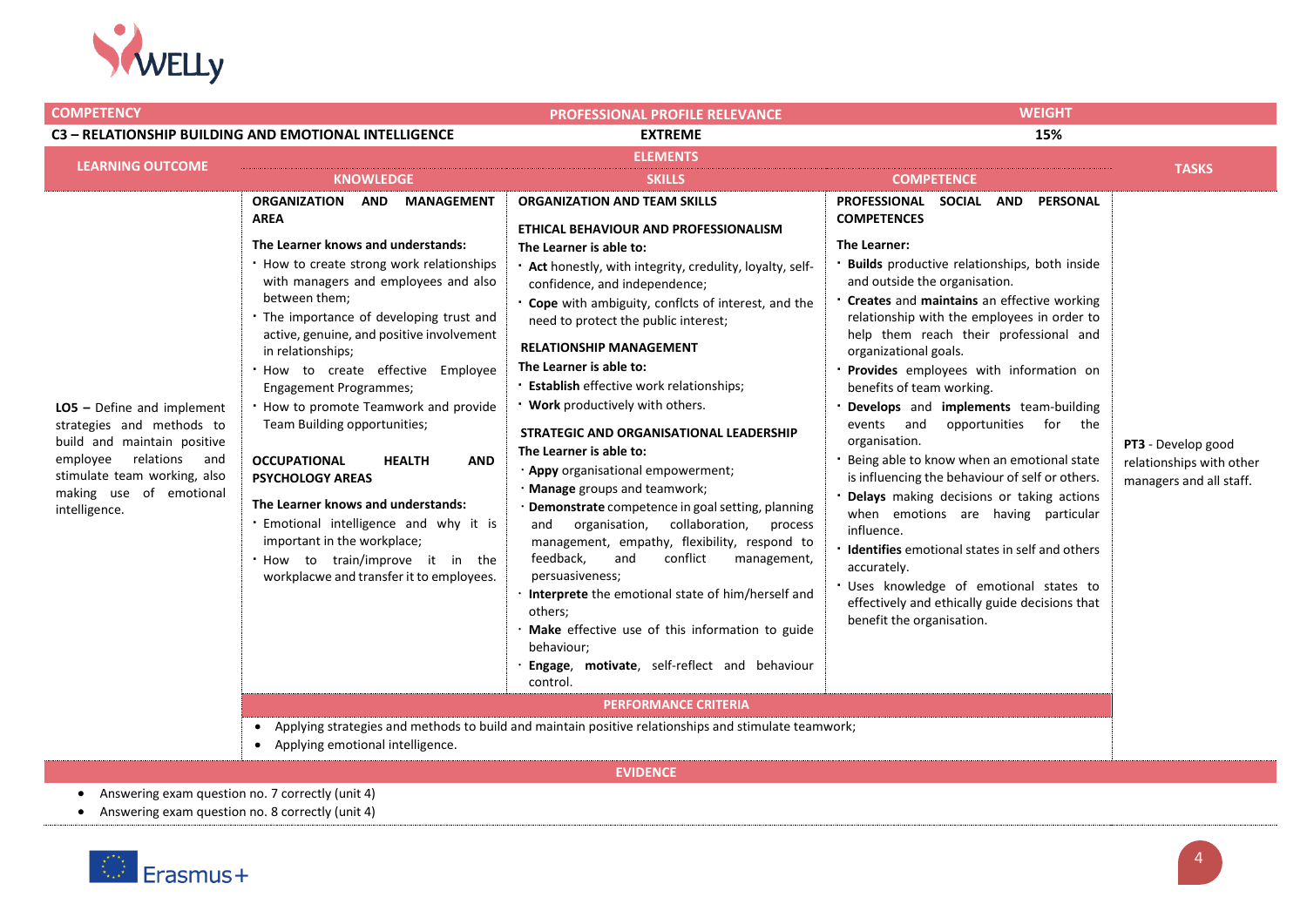

| <b>COMPETENCY</b>                                                                                                                                          |                                                                                                                                                                                                                                                                              | <b>PROFESSIONAL PROFILE RELEVANCE</b>                                                                                                                                                                                                                                                                       | <b>WEIGHT</b>                                                                                                                                                                                                                                                                                         |                                                                                                                    |  |
|------------------------------------------------------------------------------------------------------------------------------------------------------------|------------------------------------------------------------------------------------------------------------------------------------------------------------------------------------------------------------------------------------------------------------------------------|-------------------------------------------------------------------------------------------------------------------------------------------------------------------------------------------------------------------------------------------------------------------------------------------------------------|-------------------------------------------------------------------------------------------------------------------------------------------------------------------------------------------------------------------------------------------------------------------------------------------------------|--------------------------------------------------------------------------------------------------------------------|--|
| <b>C4 - STRATEGIC AND ORGANIZATIONAL LEADERSHIP</b>                                                                                                        |                                                                                                                                                                                                                                                                              | <b>HIGH</b>                                                                                                                                                                                                                                                                                                 | 15%                                                                                                                                                                                                                                                                                                   |                                                                                                                    |  |
| <b>LEARNING OUTCOME</b>                                                                                                                                    | <b>KNOWLEDGE</b>                                                                                                                                                                                                                                                             | <b>ELEMENTS</b><br><b>SKILLS</b>                                                                                                                                                                                                                                                                            | <b>COMPETENCE</b>                                                                                                                                                                                                                                                                                     | <b>TASKS</b>                                                                                                       |  |
| LO6 - Contribute to employee<br>performance<br>management<br>organisational<br>and<br>effectiveness and well-being.                                        | <b>LEADERSHIP &amp; ORGANIZATION AREAS</b><br>The Learner knows and understands:<br>. The definition of leadership, theories,<br>and models:<br>· What is strategic and organisational<br>leadership and its importance to an<br>organisation.                               | <b>ORGANIZATIONAL SKILLS</b><br>The Learner is able to:<br>Recognize individual skills, distribute tasks<br>accordingly and plan skills' development;<br>Create and innovate the organisational context.                                                                                                    | <b>PROFESSIONAL COMPETENCES</b><br>The Learner:<br><b>Provides</b> executive leadership for the<br>execution of HR strategies aimed at<br>guaranteeing the employees' well-being.<br>Creates mechanisms that help the<br>organisation's HR management to measure<br>and improve its efficacy.         | <b>PT5</b> - Plan measures<br>for a fair and healthy                                                               |  |
|                                                                                                                                                            | <b>PERFORMANCE CRITERIA</b><br>workplace.<br>Understanding employee performance management and organisational well-being;<br>PT6 - Coordinate and<br>Identifying leadership styles;<br>manage all well-being<br>Applying skills development plans.<br>programs and services. |                                                                                                                                                                                                                                                                                                             |                                                                                                                                                                                                                                                                                                       |                                                                                                                    |  |
| <b>KEY TECHNICAL OUTCOME</b>                                                                                                                               | <b>KNOWLEDGE</b>                                                                                                                                                                                                                                                             | <b>ELEMENTS</b><br><b>SKILLS</b>                                                                                                                                                                                                                                                                            | <b>COMPETENCE</b>                                                                                                                                                                                                                                                                                     | PT7 - Being<br>responsible for well-                                                                               |  |
| Develop, implement,<br>LO07<br>and evaluate organisational<br>development strategies aimed<br>at promoting organisational<br>effectiveness and well-being. | LEADERSHIP & ORGANIZATION AREAS<br>The Learner knows and understands:<br>· Different leadership styles;<br>• How to identify his/her leadership<br>style;<br>. How to be an inspirational leader.                                                                            | ORGANIZATIONAL SKILLS<br>The Learner is able to:<br>Demonstrate competence in goal setting, planning<br>organisation,<br>collaboration,<br>and<br>process<br>management, empathy, flexibility, respond to<br>feedback, and conflict management;<br>Recognize healthy organisational climate and<br>culture. | PROFESSIONAL COMPETENCES<br>The Learner:<br>. Motivates staff to do their very best to<br>accomplish the organisation's goals;<br>Works with leaders throughout the<br>organisation to maximise the effectiveness<br>of human capital;<br>Provides strategic leadership to the HR<br>management team. | being program<br>reports.<br>PT9 - Present regular<br>updates and reports on<br>the progress of the<br>population. |  |
|                                                                                                                                                            | Identifying leadership styles;<br>$\bullet$<br>Applying skills development plans.                                                                                                                                                                                            | <b>PERFORMANCE CRITERIA</b>                                                                                                                                                                                                                                                                                 |                                                                                                                                                                                                                                                                                                       |                                                                                                                    |  |

**EVIDENCE**

• Answering exam question no. 5 correctly (unit 3)

• Portfolio Task (unit 3)

• Diagnose workplace conditions (resources and risks) in organisations and identify solutions to overcome them (within the Case Study)

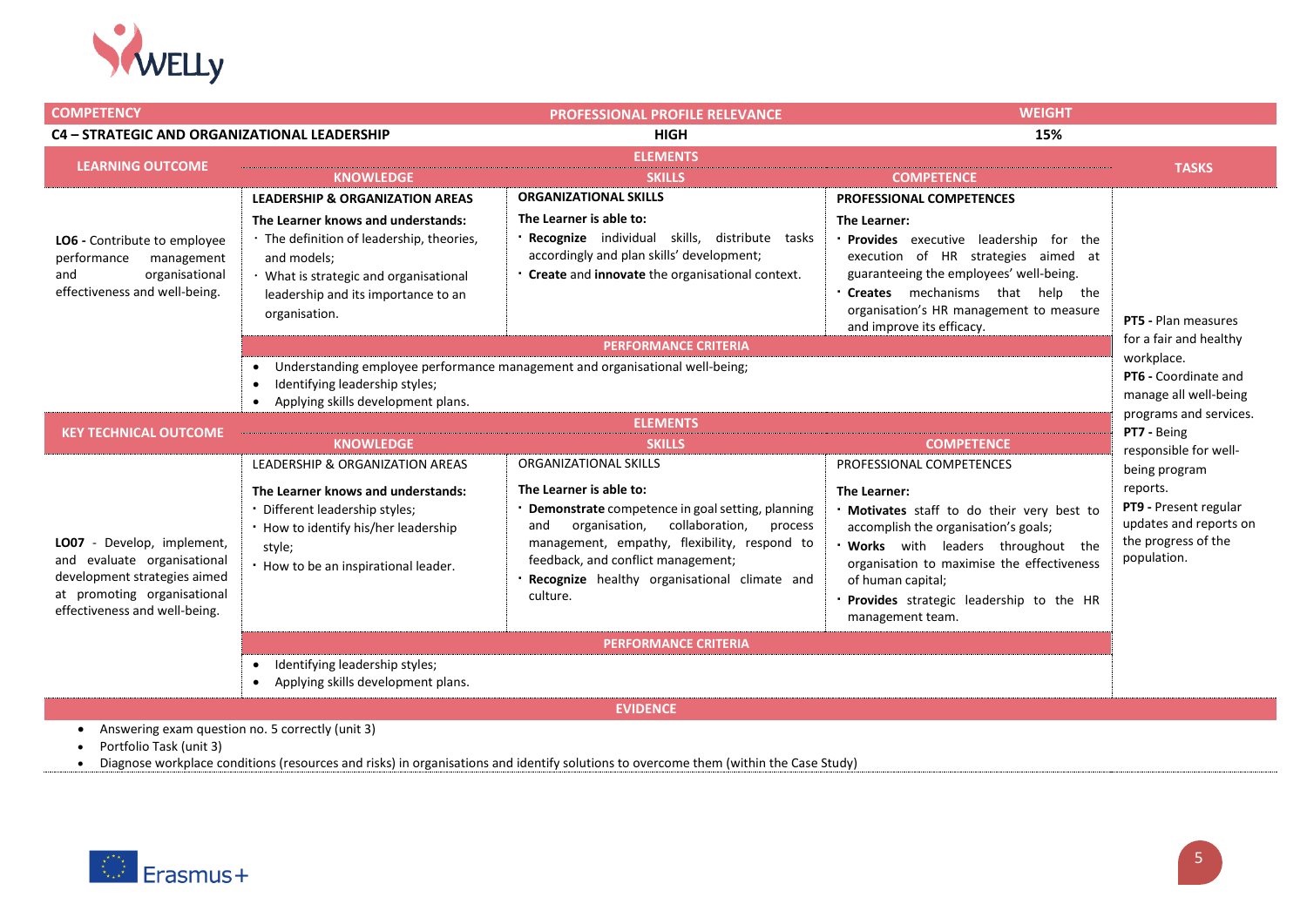

| <b>COMPETENCY</b>                                                                                                   |                                                                                                                                                                                                                                                                                                                                                                                                                                                                                                                                                                                                 | <b>PROFESSIONAL PROFILE RELEVANCE</b>                                                                                                                                                                                                                                                                                                                           | <b>WEIGHT</b>                                                                                                                                                                                                                                                                                                                                                                                                                                                                                                                                                                                                                                                                                                                                                                       |                                                                         |
|---------------------------------------------------------------------------------------------------------------------|-------------------------------------------------------------------------------------------------------------------------------------------------------------------------------------------------------------------------------------------------------------------------------------------------------------------------------------------------------------------------------------------------------------------------------------------------------------------------------------------------------------------------------------------------------------------------------------------------|-----------------------------------------------------------------------------------------------------------------------------------------------------------------------------------------------------------------------------------------------------------------------------------------------------------------------------------------------------------------|-------------------------------------------------------------------------------------------------------------------------------------------------------------------------------------------------------------------------------------------------------------------------------------------------------------------------------------------------------------------------------------------------------------------------------------------------------------------------------------------------------------------------------------------------------------------------------------------------------------------------------------------------------------------------------------------------------------------------------------------------------------------------------------|-------------------------------------------------------------------------|
|                                                                                                                     | C5 - ANDRAGOGY, KNOWLEDGE TRANSFER AND SUPPORT                                                                                                                                                                                                                                                                                                                                                                                                                                                                                                                                                  | 10%<br><b>MEDIUM</b>                                                                                                                                                                                                                                                                                                                                            |                                                                                                                                                                                                                                                                                                                                                                                                                                                                                                                                                                                                                                                                                                                                                                                     |                                                                         |
| <b>LEARNING OUTCOME</b>                                                                                             |                                                                                                                                                                                                                                                                                                                                                                                                                                                                                                                                                                                                 | <b>ELEMENTS</b>                                                                                                                                                                                                                                                                                                                                                 |                                                                                                                                                                                                                                                                                                                                                                                                                                                                                                                                                                                                                                                                                                                                                                                     |                                                                         |
|                                                                                                                     | <b>KNOWLEDGE</b>                                                                                                                                                                                                                                                                                                                                                                                                                                                                                                                                                                                | <b>SKILLS</b>                                                                                                                                                                                                                                                                                                                                                   | <b>COMPETENCE</b>                                                                                                                                                                                                                                                                                                                                                                                                                                                                                                                                                                                                                                                                                                                                                                   | <b>TASKS</b>                                                            |
| Develop, implement,<br>LO8.<br>evaluate<br>employee<br>and<br>orientation, training, and<br>development programmes. | <b>EDUCATION AREA</b><br>The Learner knows and understands:<br>. Methods and principles used in adult<br>education.<br>· Different learning styles and learning<br>capabilities.<br>. Experiential learning, according to the<br>Kolb's methodology:<br>Concrete experience;<br>$\overline{\phantom{a}}$<br>Reflective observation;<br>$\sim$<br>Abstract conceptualisation;<br>$\sim$<br>Active experimentation.<br>$\sim$<br>. How to promote training education and<br>personal<br>development<br>among<br>employees.<br>Applying knowledge related to andragogy and adult education theory. | ORGANISATIONAL SKILLS<br>The Learner is able to:<br>• Apply andragogy principles and different learning<br>styles in the planning of training programmes and<br>personal development programmes.<br>. Use learning outcomes to plan workplace learning<br>and identify work tasks that correspond to these<br>learning outcomes.<br><b>PERFORMANCE CRITERIA</b> | PROFESSIONAL COMPETENCES<br>The Learner:<br>Takes responsibility for the professional<br>development of the learners.<br><b>Plans</b> activities and tasks to ensure that the<br>agreed learning objectives will be met.<br>Agrees learning programmes with the<br>learner and the tutor/teacher contributing in<br>its design wherever possible.<br>Plans, negotiates and implementes the<br>learning programme with the learner, the<br>tutor and where relevant with key people in<br>the work organization.<br>Ensures that all the resources required to<br>support the learning programme in place<br>(including suitably qualified/experienced<br>personnel) are available.<br>Implementes adaptations to the workplace<br>or working methods to accommodate the<br>learner. | PT6 - Coordinate and<br>manage all well-being<br>programs and services. |
|                                                                                                                     | Diagnosing training needs of employees according to their professional tasks and gaps detected in their professional performance.<br>$\bullet$<br>Planning and agreeing learning programmes and expected learning outcomes to enable employees' professional development, within the<br>$\bullet$<br>organization's training plan.<br>Planning learning programmes applying the principles of adult education (andragogy, experiential learning) and the different learning styles, within<br>the organization's training plan.                                                                 |                                                                                                                                                                                                                                                                                                                                                                 |                                                                                                                                                                                                                                                                                                                                                                                                                                                                                                                                                                                                                                                                                                                                                                                     |                                                                         |
| <b>LEARNING OUTCOME</b>                                                                                             | <b>KNOWLEDGE</b>                                                                                                                                                                                                                                                                                                                                                                                                                                                                                                                                                                                | <b>ELEMENTS</b><br><b>SKILLS</b>                                                                                                                                                                                                                                                                                                                                | <b>COMPETENCE</b>                                                                                                                                                                                                                                                                                                                                                                                                                                                                                                                                                                                                                                                                                                                                                                   |                                                                         |

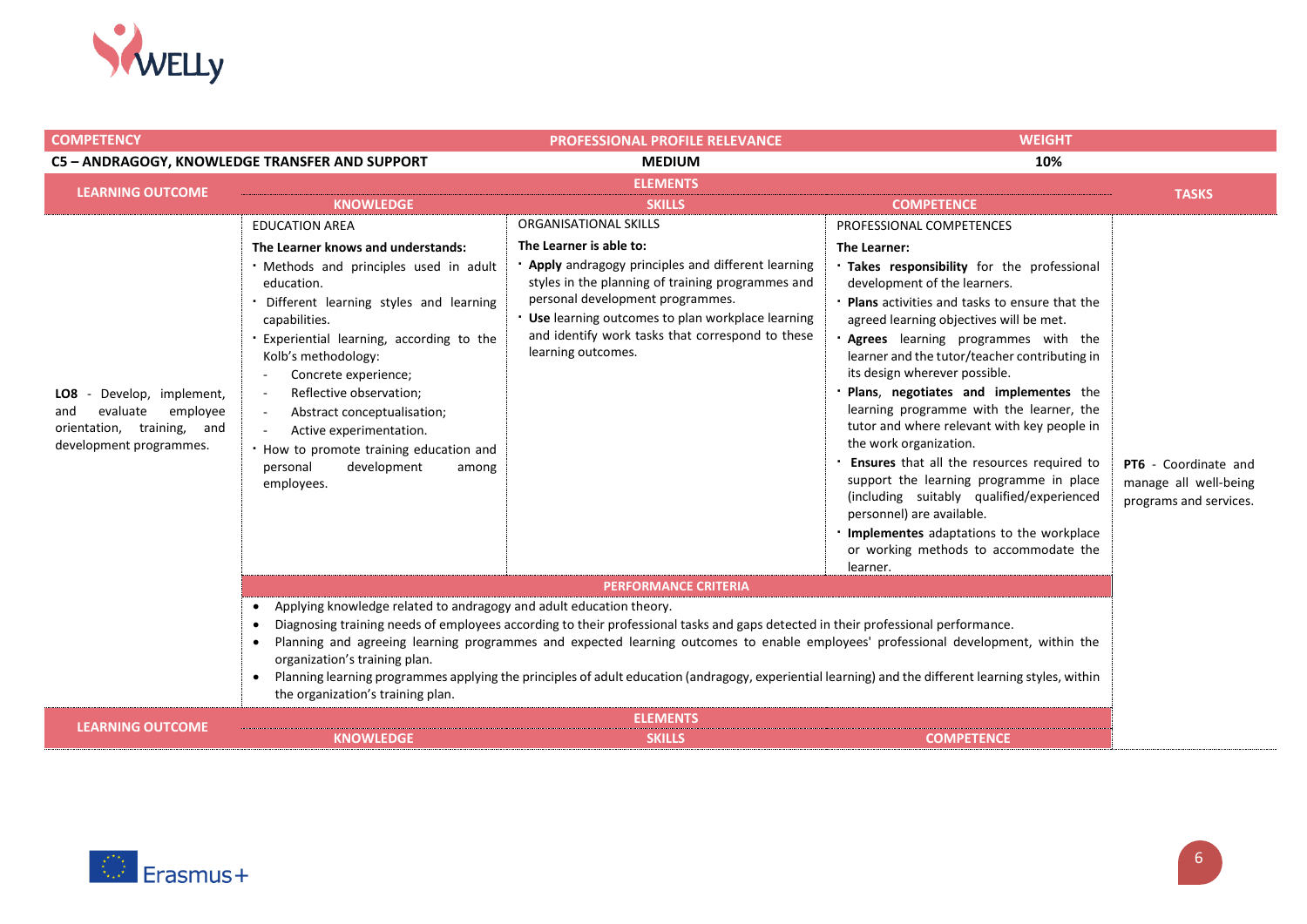

|                                                                                                                                                                                                                                                                  | <b>EDUCATION AREA</b>                                                                                                                                                                                                                                                                                                                                                                                      | ORGANIZATIONAL SKILLS                                                                                                                                                                                                                                                                                                                                                                 | PROFESSIONAL COMPETENCES                                                                                                                                                                                                                                                                                                                                                                                                                                                                                                                                                                                               |
|------------------------------------------------------------------------------------------------------------------------------------------------------------------------------------------------------------------------------------------------------------------|------------------------------------------------------------------------------------------------------------------------------------------------------------------------------------------------------------------------------------------------------------------------------------------------------------------------------------------------------------------------------------------------------------|---------------------------------------------------------------------------------------------------------------------------------------------------------------------------------------------------------------------------------------------------------------------------------------------------------------------------------------------------------------------------------------|------------------------------------------------------------------------------------------------------------------------------------------------------------------------------------------------------------------------------------------------------------------------------------------------------------------------------------------------------------------------------------------------------------------------------------------------------------------------------------------------------------------------------------------------------------------------------------------------------------------------|
| LO9<br>Develop, implement,<br>evaluate<br>Coaching,<br>and<br>Mentoring and<br>Counselling<br>programmes for employees,<br>leaders, and managers.                                                                                                                | The Learner knows and understands:<br>The concept of<br>empowerment as<br>for<br>encouragement<br>personal<br>development.<br>difference<br>between<br>Coaching,<br>The<br>Mentoring, and Counselling.<br>Benefits, principles and implementation<br>tools for each methodology (coaching,<br>mentoring, counselling).<br>Best practices and practical examples of<br>Coaching, Mentoring and Councelling. | The Learner is able to:<br><b>Identify</b> strengths and limitations in the learner<br>discover his/her abilities and goals settings to<br>develop capabilities.<br>Assess organisational resources, staffing, and staff<br>capacity to support a workplace learning<br>programme.<br>Apply active listening.<br>Demonstrate empathy and trust.<br><b>Provid</b> corrective feedback. | The Learner:<br>. Applies knowledge of coaching, mentoring,<br>and counselling principles in the workplace.<br><b>Educates</b> leaders on the merits of mentoring<br>and coaching employees.<br>Keeps leaders informed about the learning<br>and development priorities of employees.<br>Encourages senior leaders/managers to act<br>as mentors or coaches to employees.<br>Developes learning programmes to build<br>mentoring and<br>coaching skills in<br>leaders/managers.<br>Delivers mentoring and coaching training to<br>leaders/managers.<br>Acts and behaves as a role model, inspiring<br>and encouraging. |
|                                                                                                                                                                                                                                                                  |                                                                                                                                                                                                                                                                                                                                                                                                            | <b>PERFORMANCE CRITERIA</b>                                                                                                                                                                                                                                                                                                                                                           |                                                                                                                                                                                                                                                                                                                                                                                                                                                                                                                                                                                                                        |
|                                                                                                                                                                                                                                                                  | Recognizes the key competences/attitudes of the WWM.<br>$\bullet$<br>Recognizes the basic strategies for a WWM to develop optimal group dynamics.<br>$\bullet$<br>Applies approaches to conflict resolution.<br>$\bullet$<br>$\bullet$                                                                                                                                                                     | Screening focus areas for intervention in the organizational context through coaching, mentoring, and counselling programmes.                                                                                                                                                                                                                                                         |                                                                                                                                                                                                                                                                                                                                                                                                                                                                                                                                                                                                                        |
|                                                                                                                                                                                                                                                                  |                                                                                                                                                                                                                                                                                                                                                                                                            | <b>EVIDENCE</b>                                                                                                                                                                                                                                                                                                                                                                       |                                                                                                                                                                                                                                                                                                                                                                                                                                                                                                                                                                                                                        |
| Answering exam question no. 1 correctly (unit 4)<br>Answering exam question no. 2 correctly (unit 4)<br>Answering exam question no. 3 correctly (unit 3)<br>Answering exam question no. 4 correctly (unit 3)<br>Answering exam question no. 8 correctly (unit 3) |                                                                                                                                                                                                                                                                                                                                                                                                            |                                                                                                                                                                                                                                                                                                                                                                                       |                                                                                                                                                                                                                                                                                                                                                                                                                                                                                                                                                                                                                        |

- Organizational Training Plan (within the Case Study)
- Organizational Map of Key Focus Areas for Intervention (within the Case Study)

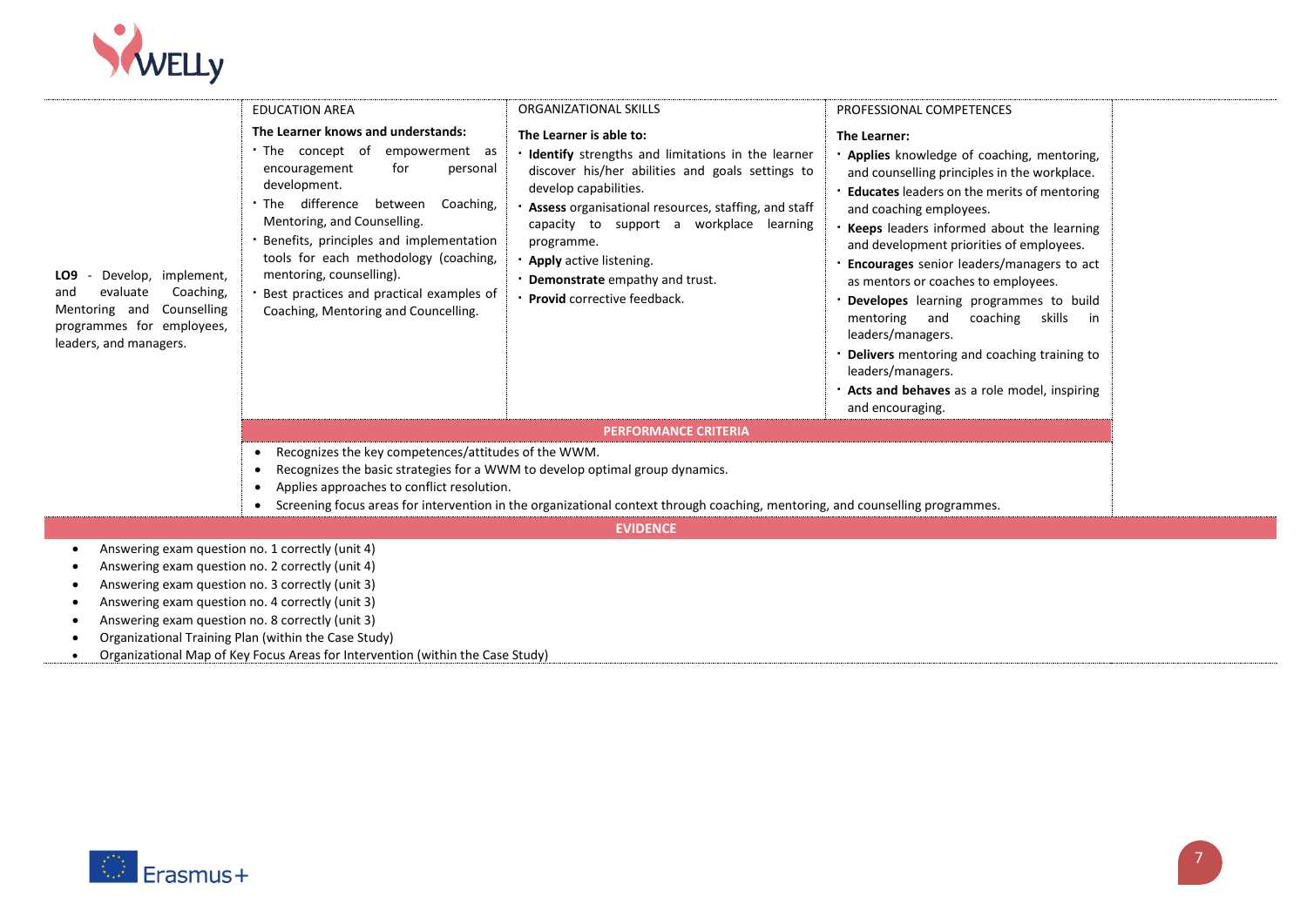

| <b>COMPETENCY</b>                                               |                                                                           | <b>PROFESSIONAL PROFILE RELEVANCE</b>                                                                                                               | <b>WEIGHT</b>                                                                                |                          |
|-----------------------------------------------------------------|---------------------------------------------------------------------------|-----------------------------------------------------------------------------------------------------------------------------------------------------|----------------------------------------------------------------------------------------------|--------------------------|
| C6 - DISABILITY AND DIVERSITY MANAGEMENT                        |                                                                           | <b>CORE</b>                                                                                                                                         | 20%                                                                                          |                          |
| <b>LEARNING OUTCOME</b>                                         |                                                                           | <b>ELEMENTS</b>                                                                                                                                     |                                                                                              | <b>TASKS</b>             |
|                                                                 | <b>KNOWLEDGE</b>                                                          | <b>SKILLS</b>                                                                                                                                       | <b>COMPETENCE</b>                                                                            |                          |
|                                                                 | <b>MANAGEMENT &amp; ORGANIZATION AREAS</b>                                | ORGANIZATIONAL SKILLS                                                                                                                               | PROFESSIONAL COMPETENCES                                                                     |                          |
|                                                                 | The Learner knows and understands:                                        | The Learner is able to:                                                                                                                             | The Learner:                                                                                 |                          |
| LO10<br>Summarise the<br>$\sim$<br>legislation<br>regarding     | Legislation regarding<br>employment                                       | • Apply policies against social exclusion.                                                                                                          | Manages the different range of "diversities":                                                |                          |
| employment discrimination,                                      | discrimination.                                                           |                                                                                                                                                     | race, ethnicity, gender, sexual orientation,<br>socioeconomic status, age, physical ability, |                          |
| EEO<br>(Equal<br>Employment                                     | Strategies for Equal<br>Employment<br>compliance, and best<br>Opportunity |                                                                                                                                                     | religious background, beliefs of other                                                       |                          |
| Opportunity)<br>compliance,                                     | practices.                                                                |                                                                                                                                                     | ideologies and so on.                                                                        |                          |
| best<br>practices,<br>and<br>enforcement.                       |                                                                           |                                                                                                                                                     | Designs and monitors the work well-being                                                     |                          |
|                                                                 |                                                                           |                                                                                                                                                     | measures in accordance with human, civil,<br>and social rights.                              |                          |
|                                                                 |                                                                           | <b>PERFORMANCE CRITERIA</b>                                                                                                                         |                                                                                              |                          |
|                                                                 |                                                                           | • Understanding EU directives, ILO conventions, and national legislation, related to non-discrimination employment, safety, and health at work, and |                                                                                              |                          |
|                                                                 | EEO.                                                                      |                                                                                                                                                     |                                                                                              |                          |
|                                                                 |                                                                           | Applying EU directives, ILO conventions, and national legislation, related to non-discrimination employment, safety, and health at work, and EEO,   |                                                                                              |                          |
|                                                                 | within the organization's well-being plan.                                |                                                                                                                                                     |                                                                                              | PT4 - Embed equality,    |
| <b>KEY TECHNICAL OUTCOME</b>                                    | <b>ELEMENTS</b>                                                           |                                                                                                                                                     |                                                                                              | diversity, and inclusion |
|                                                                 | <b>KNOWLEDGE</b>                                                          | <b>SKILLS</b>                                                                                                                                       | <b>COMPETENCE</b>                                                                            | best practices.          |
|                                                                 | <b>MANAGEMENT &amp; ORGANIZATION AREAS</b>                                | ORGANIZATIONAL SKILLS                                                                                                                               | PROFESSIONAL COMPETENCES                                                                     |                          |
|                                                                 | The Learner knows and understands:                                        | The Learner is able to:                                                                                                                             | The Learner:                                                                                 |                          |
|                                                                 | Organizational culture towards diversity.                                 | . Apply best practice for achieving social                                                                                                          | Developes a disability and diversity                                                         |                          |
|                                                                 | . How to manage disability and diversity in                               | integration.                                                                                                                                        | management programme that respects and<br>acknowledges the value of all employees in         |                          |
| <b>LO11</b> - Discuss the benefits &<br>challenges of a diverse | the workplace.                                                            |                                                                                                                                                     | the organization.                                                                            |                          |
| workforce. Promote diversity                                    |                                                                           |                                                                                                                                                     | Procures the services of disability and                                                      |                          |
| within the organisation and                                     |                                                                           |                                                                                                                                                     | diversity management professionals.                                                          |                          |
| implement disability and                                        |                                                                           |                                                                                                                                                     | <b>Monitores</b> the effective administration of                                             |                          |
| diversity<br>management<br>programmes.                          |                                                                           |                                                                                                                                                     | the disability and diversity management<br>program.                                          |                          |
|                                                                 |                                                                           |                                                                                                                                                     | Supports the continued provision of an                                                       |                          |
|                                                                 |                                                                           |                                                                                                                                                     | effective disability management programme                                                    |                          |
|                                                                 |                                                                           |                                                                                                                                                     | across the organization.                                                                     |                          |
|                                                                 |                                                                           | <b>PERFORMANCE CRITERIA</b>                                                                                                                         |                                                                                              |                          |

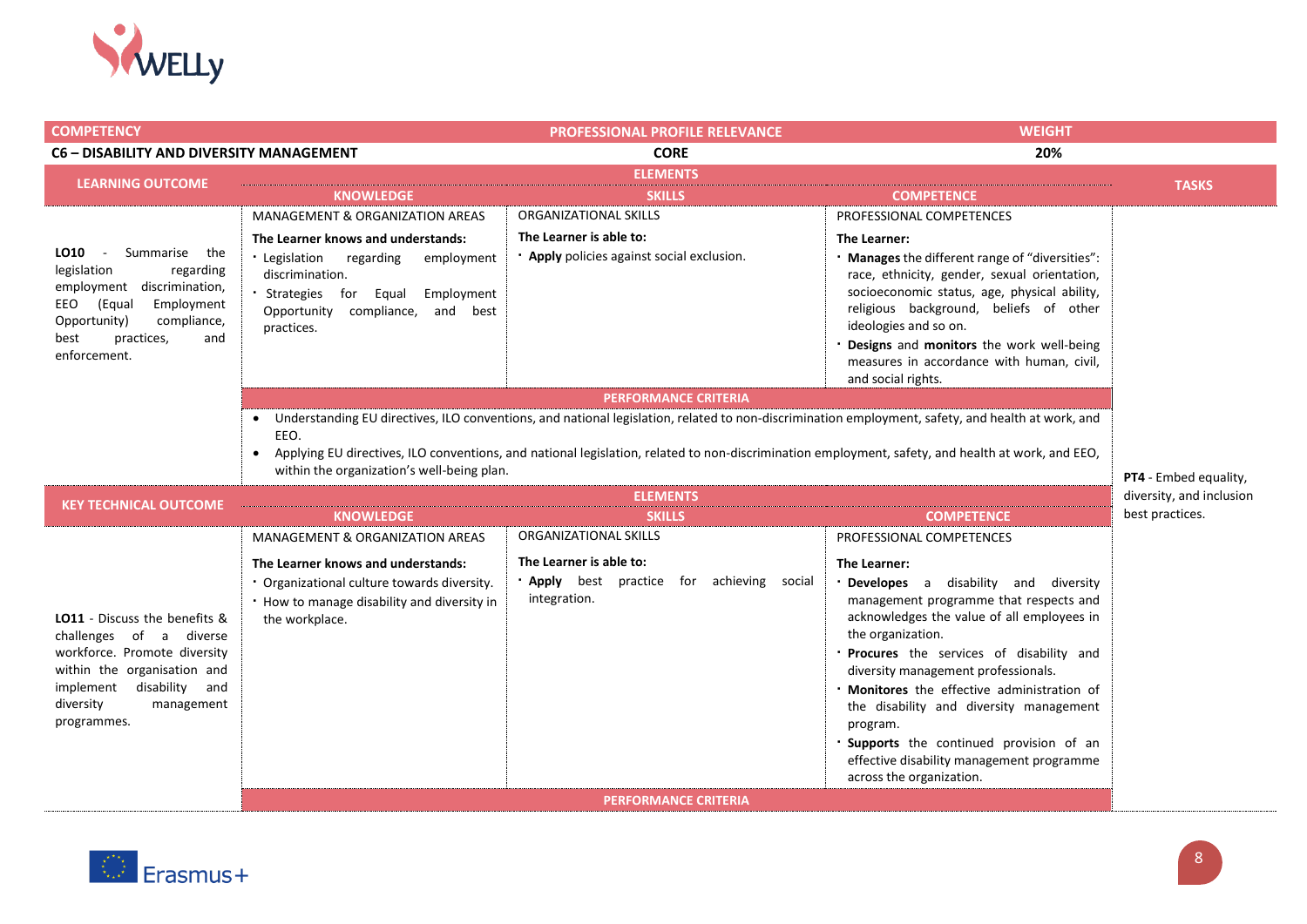

| organizational culture towards diversity;<br>compliance with policies for social integration. | . Developing a diversity strategy plan for the organizational context, taking into consideration:<br>strategies to manage disability and diversity in the workplace;<br>- Elaborating a checklist on diversity to be used in the organizational context by the WWM to periodically validate its diversity strategy. |
|-----------------------------------------------------------------------------------------------|---------------------------------------------------------------------------------------------------------------------------------------------------------------------------------------------------------------------------------------------------------------------------------------------------------------------|
|                                                                                               | <b>EVIDENCE</b>                                                                                                                                                                                                                                                                                                     |
| Answering exam question no. 1 correctly (unit 2)                                              | • Carry out a checklist on diversity that can be used in the organizational context for participants to periodically validate their diversity strategy. In addition, briefly define a                                                                                                                               |

strategy appropriate to the context of the organisation (Portfolio Task Module 2).

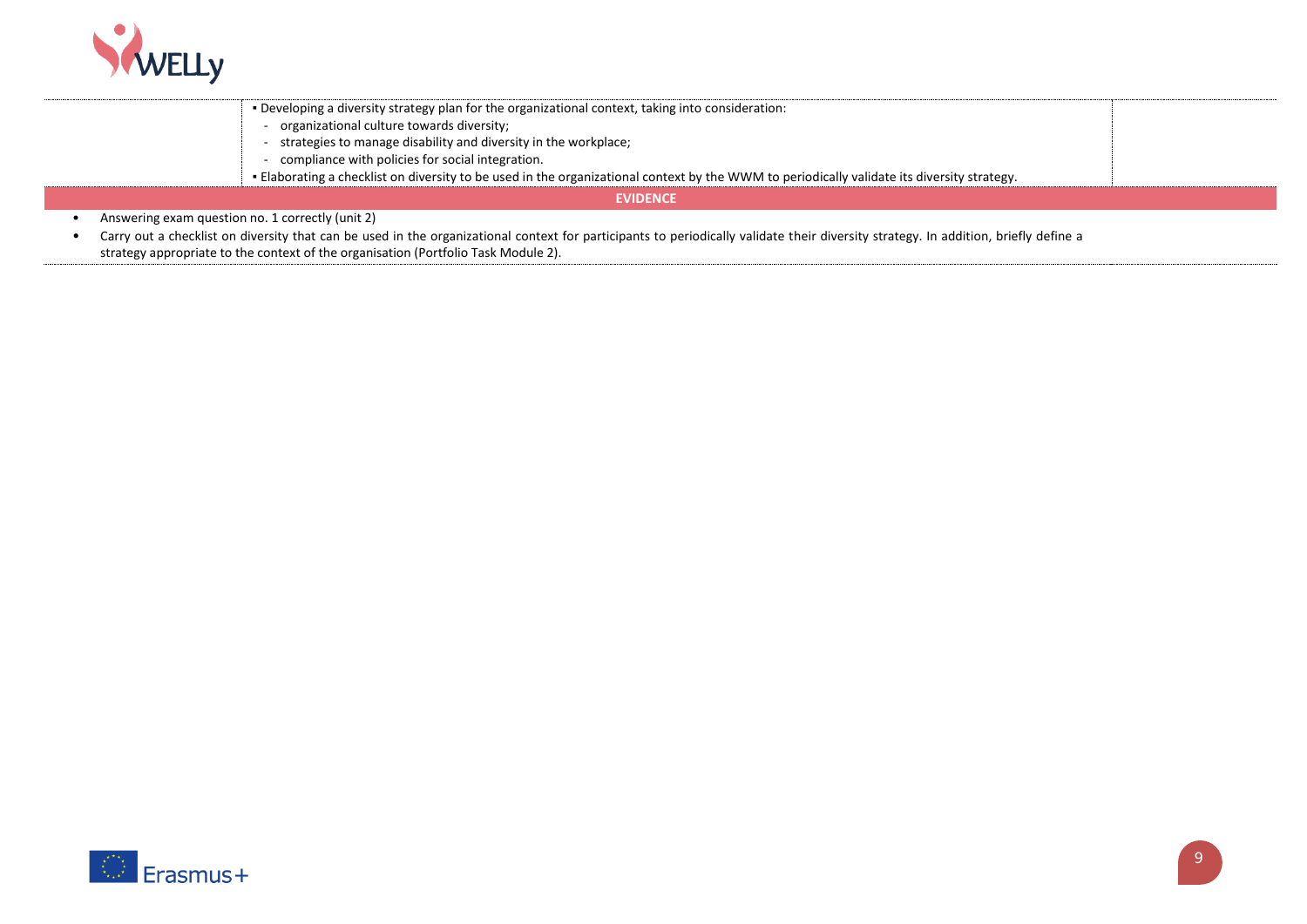

| <b>WWM PROFESSIONAL PROFILE</b>                                                                                                                            |                                                                                                                                                                                                                                                                                                                                                                                                                                                                                                                      |                                                                                                                                                                                                                                                                                    |                                                                                                                                                                                                                                                                                                                                                                                                                                                                                                                                             |                                                                                                                                        |
|------------------------------------------------------------------------------------------------------------------------------------------------------------|----------------------------------------------------------------------------------------------------------------------------------------------------------------------------------------------------------------------------------------------------------------------------------------------------------------------------------------------------------------------------------------------------------------------------------------------------------------------------------------------------------------------|------------------------------------------------------------------------------------------------------------------------------------------------------------------------------------------------------------------------------------------------------------------------------------|---------------------------------------------------------------------------------------------------------------------------------------------------------------------------------------------------------------------------------------------------------------------------------------------------------------------------------------------------------------------------------------------------------------------------------------------------------------------------------------------------------------------------------------------|----------------------------------------------------------------------------------------------------------------------------------------|
| <b>COMPETENCY</b>                                                                                                                                          |                                                                                                                                                                                                                                                                                                                                                                                                                                                                                                                      | PROFESSIONAL PROFILE RELEVANCE                                                                                                                                                                                                                                                     | <b>WEIGHT</b>                                                                                                                                                                                                                                                                                                                                                                                                                                                                                                                               |                                                                                                                                        |
| C7 - STRESS MANAGEMENT & WORK HAPPINESS                                                                                                                    |                                                                                                                                                                                                                                                                                                                                                                                                                                                                                                                      | <b>CORE</b>                                                                                                                                                                                                                                                                        | 20%                                                                                                                                                                                                                                                                                                                                                                                                                                                                                                                                         |                                                                                                                                        |
| <b>LEARNING OUTCOME</b>                                                                                                                                    | <b>KNOWLEDGE</b>                                                                                                                                                                                                                                                                                                                                                                                                                                                                                                     | <b>ELEMENTS</b><br><b>SKILLS</b>                                                                                                                                                                                                                                                   | <b>COMPETENCE</b>                                                                                                                                                                                                                                                                                                                                                                                                                                                                                                                           | <b>TASKS</b>                                                                                                                           |
| Summarise<br>LO12<br>the<br>legislation regarding work-<br>related stress, national laws<br>and initiatives.                                               | OCCUPATIONAL HEALTH PSYCHOLOGY &<br>ORGANIZATION AREAS<br>The Learner knows and understands:<br>· Legislation, regulations, and standards<br>regarding workplace health and safety.<br>. Legislation regarding work-related stress<br>and national laws.<br>· Risk prevention policies and programmes.<br>Applying knowledge on regulations and legislation regarding health and safety and work-related stress.<br>Diagnosing health and safety risks and work-related stress risks at the workplaces.<br>$\bullet$ | ORGANIZATION & TEAM SKILLS<br>The Learner is able to:<br><b>· Apply</b> health and safety rules<br>at work.<br>. Apply national laws and<br>policies regarding work-<br>related stress at work.<br><b>PERFORMANCE CRITERIA</b>                                                     | PROFESSIONAL COMPETENCES<br>The Learner:<br>. Ensures that workplaces comply with health and safety rules<br>at work.<br>. Implements adaptations to the workplace and working<br>methods to better ensure health and safety at work.<br>. Diagnosis work-related stress risks at the workplaces.<br>. Implements measures for risk prevention and promote<br>mental and physical health at work.                                                                                                                                           | Evaluate<br>PT1<br>actual<br>$\sim$<br>workplace conditions.<br>PT4 - Embed equality,<br>diversity and inclusion best<br>practices.    |
| Planning measures for risk prevention and promote mental and physical health and safety in the organization.<br><b>ELEMENTS</b><br><b>LEARNING OUTCOME</b> |                                                                                                                                                                                                                                                                                                                                                                                                                                                                                                                      |                                                                                                                                                                                                                                                                                    |                                                                                                                                                                                                                                                                                                                                                                                                                                                                                                                                             |                                                                                                                                        |
|                                                                                                                                                            | <b>KNOWLEDGE</b>                                                                                                                                                                                                                                                                                                                                                                                                                                                                                                     | <b>SKILLS</b>                                                                                                                                                                                                                                                                      | <b>COMPETENCE</b>                                                                                                                                                                                                                                                                                                                                                                                                                                                                                                                           |                                                                                                                                        |
| LO13 - Examine current issues.<br>trends,<br>practices,<br>and<br>processes in HRM taking in<br>consideration<br>potential<br>stressors.                   | OCCUPATIONAL HEALTH PSYCHOLOGY &<br>ORGANIZATION AREAS<br>The Learner knows and understands:<br>· Industrial psychology and sociology of<br>organisations.<br>. What is occupational health, work-related<br>stress (eustress and distress), work<br>happiness and satisfaction.                                                                                                                                                                                                                                     | ORGANIZATION & TEAM SKILLS<br>The Learner is able to:<br>. Manage stress risks at work.<br>· Apply<br>problem-solving<br>strategies.<br>· Apply conflict resolution<br>techniques.<br>. Manage time effectively.<br><b>Use</b> creative thinking.<br>· Apply emotional leadership. | PROFESSIONAL COMPETENCES<br>The Learner:<br><b>Evaluates</b> risks to the health and safety of employees.<br>. Implements measures to mitigate risks to the health and<br>safety of employees.<br>. Ensures that the organization remains compliant with<br>workplace health and safety legislation and regulations.<br>. Conducts periodic audits of organizational activities to<br>ensure continued adherence to health and safety standards.<br>Recognizes, understands and deals with work-stress<br>adopting techniques to manage it. | Evaluate actual<br><b>PT1 -</b><br>workplace conditions.<br><b>PT4</b> - Embed equality,<br>diversity and inclusion best<br>practices. |
|                                                                                                                                                            |                                                                                                                                                                                                                                                                                                                                                                                                                                                                                                                      | <b>PERFORMANCE CRITERIA</b>                                                                                                                                                                                                                                                        |                                                                                                                                                                                                                                                                                                                                                                                                                                                                                                                                             |                                                                                                                                        |

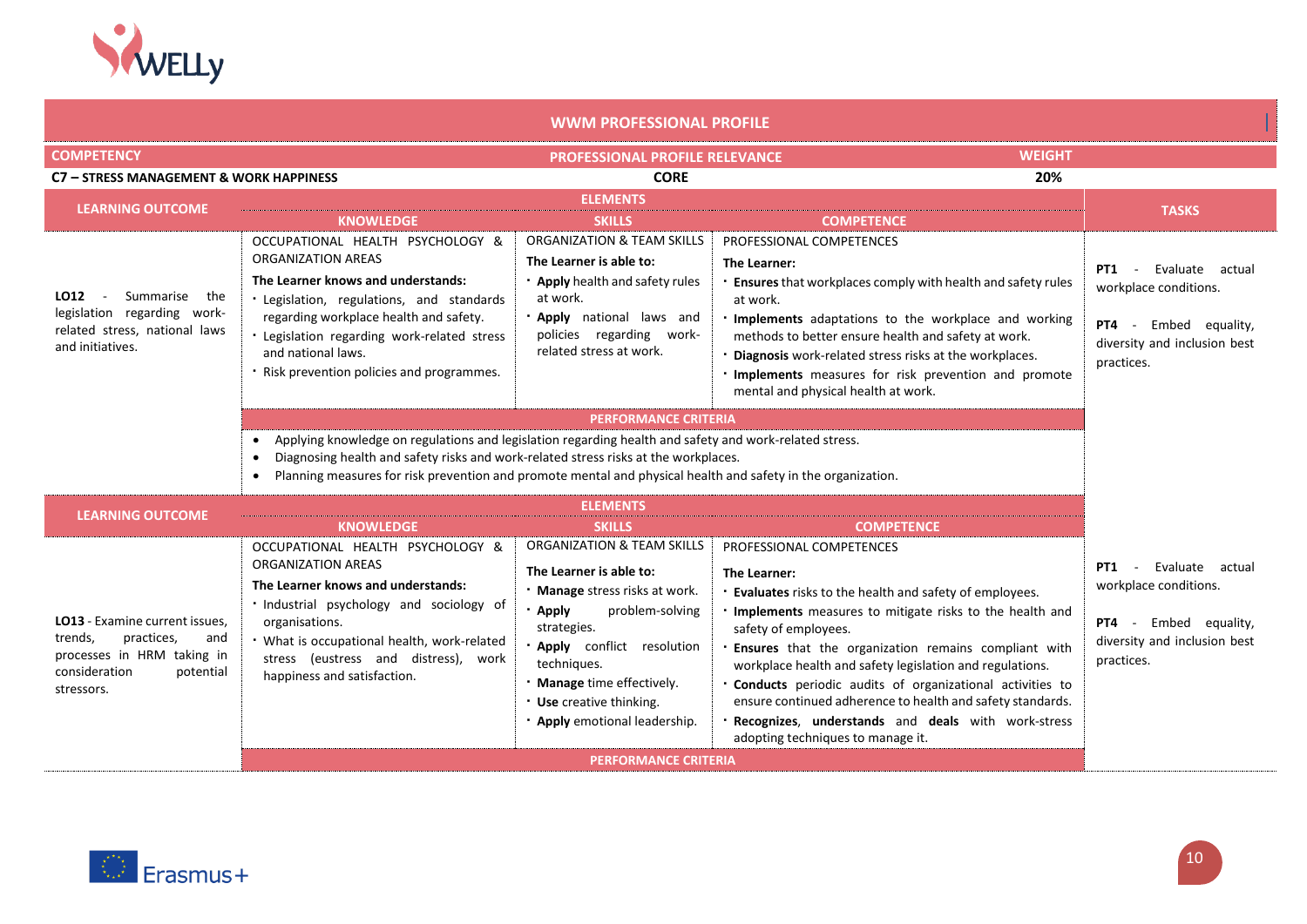

| <b>LEARNING OUTCOME</b><br><b>SKILLS</b><br><b>KNOWLEDGE</b><br><b>COMPETENCE</b><br>ORGANIZATION & TEAM SKILLS<br>OCCUPATIONAL HEALTH PSYCHOLOGY &<br>PROFESSIONAL COMPETENCES<br><b>ORGANIZATION AREAS</b><br>The Learner is able to:<br>The Learner:<br>The Learner knows and understands:<br>· Develop<br>teamwork<br>skills<br>Ensures good work conditions for the whole team within the<br>. The importance of well-being at work and<br>within<br><b>PT2</b> - Create an environment<br>teams<br>organization to promote work well-being;<br>and<br>the negative effects of a lack of well-being<br>departments.<br>that is welcoming and<br>Provides knowledge and awareness within the organization<br>at work.<br><b>Ensure</b> good communication<br>stimulating.<br>on the importance of work well-being, both for workers<br>create and maintain a<br>to<br>How<br>channels between teams<br>point of view and for business point of view.<br>psychologically healthy work environment<br>and departments.<br>. Implements programmes and strategies within the<br><b>PT8</b> - Work with other<br>through:<br>. Train leaders for authentic<br>organization to develop:<br>leaders<br>business<br>- Quality cooperation;<br>leadership.<br>- quality cooperation;<br>improve overall health.<br>LO14<br>Promote<br>the<br>- Communication channels;<br>. Train leaders for effective<br>- good communication channels; |    |
|---------------------------------------------------------------------------------------------------------------------------------------------------------------------------------------------------------------------------------------------------------------------------------------------------------------------------------------------------------------------------------------------------------------------------------------------------------------------------------------------------------------------------------------------------------------------------------------------------------------------------------------------------------------------------------------------------------------------------------------------------------------------------------------------------------------------------------------------------------------------------------------------------------------------------------------------------------------------------------------------------------------------------------------------------------------------------------------------------------------------------------------------------------------------------------------------------------------------------------------------------------------------------------------------------------------------------------------------------------------------------------------------------------------------------------------|----|
|                                                                                                                                                                                                                                                                                                                                                                                                                                                                                                                                                                                                                                                                                                                                                                                                                                                                                                                                                                                                                                                                                                                                                                                                                                                                                                                                                                                                                                       |    |
| importance of providing good<br>- Effective decision-making;<br>decision-making processes.<br>- effective decision-making;<br>working conditions for the<br>- Educating staff;<br>· Provide<br>training<br>- authentic leadership;<br>whole team and how poor<br>- Authentic leadership;<br>programmes for staff to<br>mental health can negatively<br>- fast reaction time.<br>- Fast reaction time.<br>develop teamwork skills and<br>impact a business.<br>Acts and behaves as a role model, by inspiring other leaders:<br>assertiveness.<br>- being cooperative<br>Demonstrate empathy and<br>- communicating assertively<br>trust.<br>- taking decisions effectively<br>· Provid corrective feedback.<br>- being an authentic leader<br>- having a fast reaction time.                                                                                                                                                                                                                                                                                                                                                                                                                                                                                                                                                                                                                                                          | to |
| <b>PERFORMANCE CRITERIA</b>                                                                                                                                                                                                                                                                                                                                                                                                                                                                                                                                                                                                                                                                                                                                                                                                                                                                                                                                                                                                                                                                                                                                                                                                                                                                                                                                                                                                           |    |
| . Recognizing the negative effects of a lack of well-being at work.<br>. Planning measures for providing good working conditions for the whole team within the organization.<br>. Planning strategies to create and maintain a psychological healthy work environment.                                                                                                                                                                                                                                                                                                                                                                                                                                                                                                                                                                                                                                                                                                                                                                                                                                                                                                                                                                                                                                                                                                                                                                |    |
| <b>ELEMENTS</b><br><b>LEARNING OUTCOME</b><br><b>SKILLS</b><br><b>KNOWLEDGE</b><br><b>COMPETENCE</b>                                                                                                                                                                                                                                                                                                                                                                                                                                                                                                                                                                                                                                                                                                                                                                                                                                                                                                                                                                                                                                                                                                                                                                                                                                                                                                                                  |    |

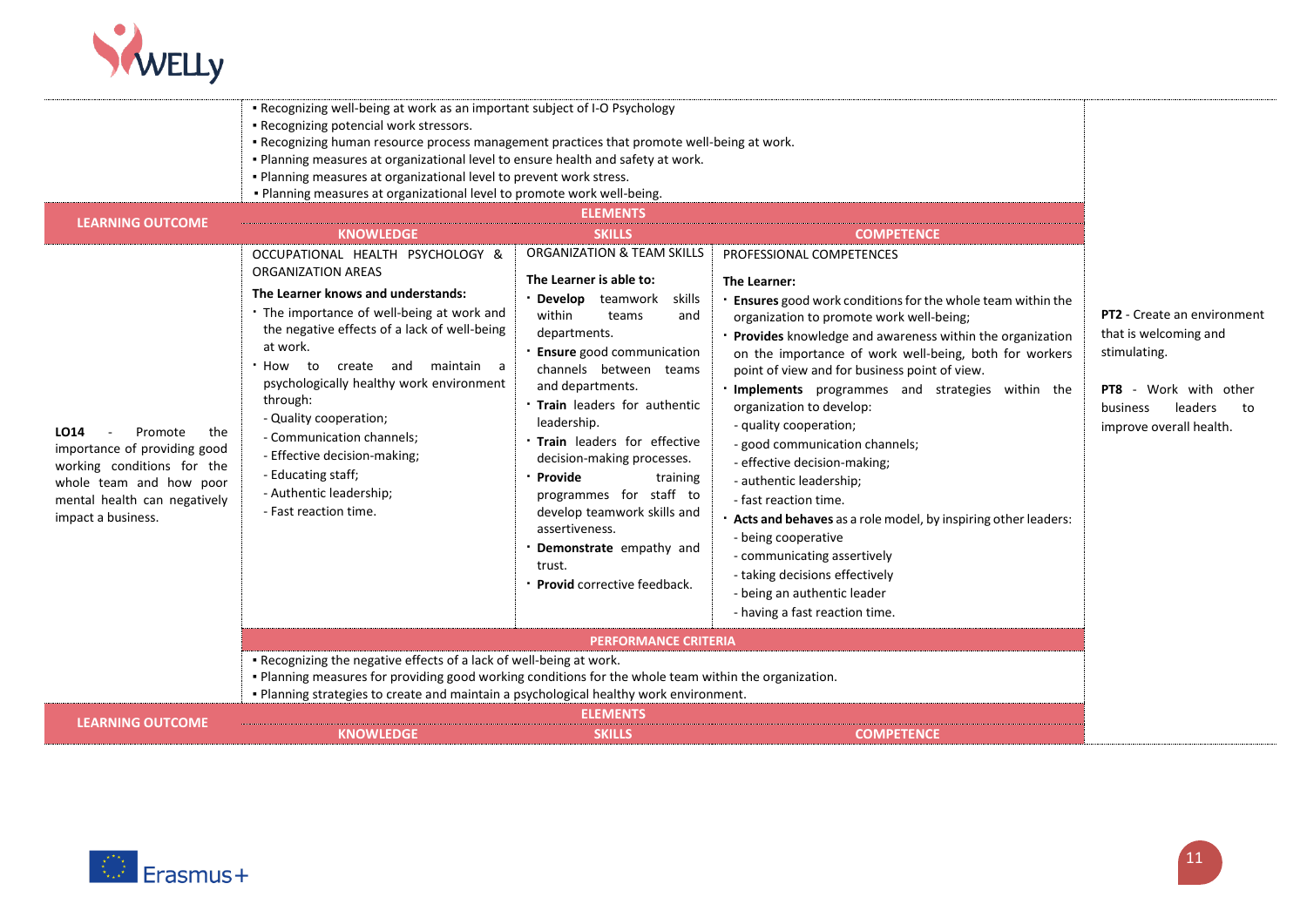

| LO15<br>Development,<br>implementation,<br>and<br>evaluation of work well-being<br>policies and practices within<br>the organization. | OCCUPATIONAL HEALTH PSYCHOLOGY &<br>ORGANIZATION AREAS<br>The Learner knows and understands:<br>Corporate Social Responsibility (CSR).<br>. How to implement PRM (Positive<br>Relational Management) and PPI (Positive<br>Psychology Interventions). | ORGANIZATION & TEAM SKILLS<br>The Learner is able to:<br>· Implement<br>positive<br>psychological<br>approaches<br>within the organization:<br>- developing skills such as:<br>resilience,<br>hardiness,<br>empathy,<br>assertiveness,<br>emotional intelligence.<br>well-being<br>applying<br>practices,<br>such<br>as<br>mindfulness.<br><b>Communicate</b> in an assertive<br>manner.<br><b>Encourage</b> to cooperation<br>between teams and workers<br>within the organization.<br>· Demonstrate a proactive<br>attitude.<br><b>Encourage</b> teamwork and<br>team-building attitude. | PROFESSIONAL COMPETENCES<br>The Learner:<br>. Implements a positive relational management within the<br>organization.<br>. Implements positive psychology interventions within the<br>organization. | <b>PT2</b> - Create an environment<br>that is welcoming and<br>stimulating.<br>PT8 - Work with other<br>business<br>leaders<br>to<br>improve overall health. |
|---------------------------------------------------------------------------------------------------------------------------------------|------------------------------------------------------------------------------------------------------------------------------------------------------------------------------------------------------------------------------------------------------|--------------------------------------------------------------------------------------------------------------------------------------------------------------------------------------------------------------------------------------------------------------------------------------------------------------------------------------------------------------------------------------------------------------------------------------------------------------------------------------------------------------------------------------------------------------------------------------------|-----------------------------------------------------------------------------------------------------------------------------------------------------------------------------------------------------|--------------------------------------------------------------------------------------------------------------------------------------------------------------|
|                                                                                                                                       |                                                                                                                                                                                                                                                      | <b>PERFORMANCE CRITERIA</b>                                                                                                                                                                                                                                                                                                                                                                                                                                                                                                                                                                |                                                                                                                                                                                                     |                                                                                                                                                              |
|                                                                                                                                       | . Recognyzing the goal of psychosocial risk assessments.<br>. Identifying priorities areas for intervention within the organization.<br>• Screening the working conditions, including psychosocial risks and protective factors.<br>Interventions.   |                                                                                                                                                                                                                                                                                                                                                                                                                                                                                                                                                                                            | • Screening focus areas for intervention in the organizational context through Psitive Relational management and Positive Psychology                                                                |                                                                                                                                                              |
| <b>LEARNING OUTCOME</b>                                                                                                               |                                                                                                                                                                                                                                                      | <b>ELEMENTS</b>                                                                                                                                                                                                                                                                                                                                                                                                                                                                                                                                                                            |                                                                                                                                                                                                     |                                                                                                                                                              |
|                                                                                                                                       | <b>KNOWLEDGE</b>                                                                                                                                                                                                                                     | <b>SKILLS</b>                                                                                                                                                                                                                                                                                                                                                                                                                                                                                                                                                                              | <b>COMPETENCE</b>                                                                                                                                                                                   |                                                                                                                                                              |